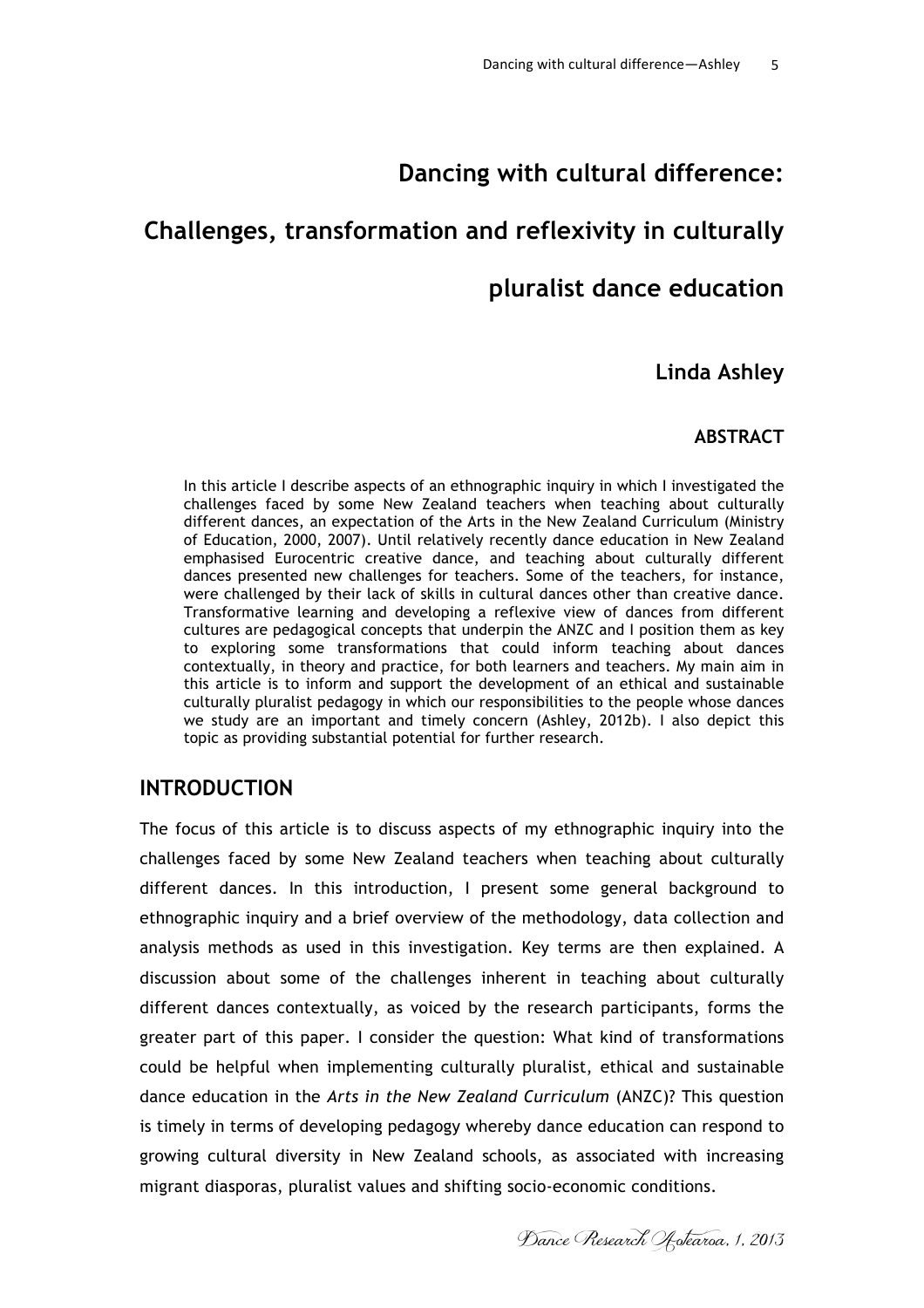From 2000, working within the context of New Zealand dance and dance education, I became interested in teaching dance from contextual perspectives because it was a standalone expectation of the inaugural ANZC. Before the ANZC, dance was likely to be the least familiar subject to many teachers, less familiar even than the other arts, specifically drama, music and the visual arts. Some teachers, however, would have skills and experience in teaching creative dance, a Eurocentric approach to making dance that has a close and longstanding association with dance education (Buck, 2003; Sansom, 2011). As I aim to reveal, teaching *about* a culturally diverse range of dances contextually holds theoretical and practical challenges for teachers that are different from the previous model of creative dance in which Eurocentric values and concepts prevail.

My research builds on the relatively recent wave of New Zealand research that has broadly been generated by the inaugural inclusion of dance in New Zealand's national arts curriculum (Barbour, 2004; Bolwell, 1998; Buck, 2003; Hong-Joe, 2002; Mane-Wheoki, 2003; Sansom, 2011; Thwaites, 2003). My study was significant in that it was a first to focus on researching teaching about dances from contextual perspectives and covered a wider geographical area and range of educational sectors than previous studies in New Zealand. I think it could be useful in providing insights into how the ANZC was being interpreted and implemented by the teachers in their work, but there are also aspects of the inquiry that may resonate with researchers in other countries where dance is an integral part of education. Internationally, such research and concerns have been building momentum (Dils, 2007; Foster, 2009; Hanna, 2002; Hanstein, 1990; Lansdale, 2008; Musil, 2010; Pugh McCutchen, 2006; Risner, 2010; Robinson & Domenici, 2010; Schwartz, 1991; Stinson, 2005).

#### **METHODOLOGY**<sup>i</sup>

In choosing a style of ethnography that does not necessarily involve the traditional ethnographic strategy of "total immersion into specific communities" (Charmaz, 2003, p. 270), I selected an approach in which data is collected from a particular group who share a culture, looking at "slices of social life" (Charmaz, 2003, p. 270).

I collected empirical information in the form of slices of teaching and dancing lives, providing a means of examining research participants' thoughts about their teaching and their cultures in relation to the dance component of the ANZC. I collected data between 2004 and 2006 as shown in Table 1.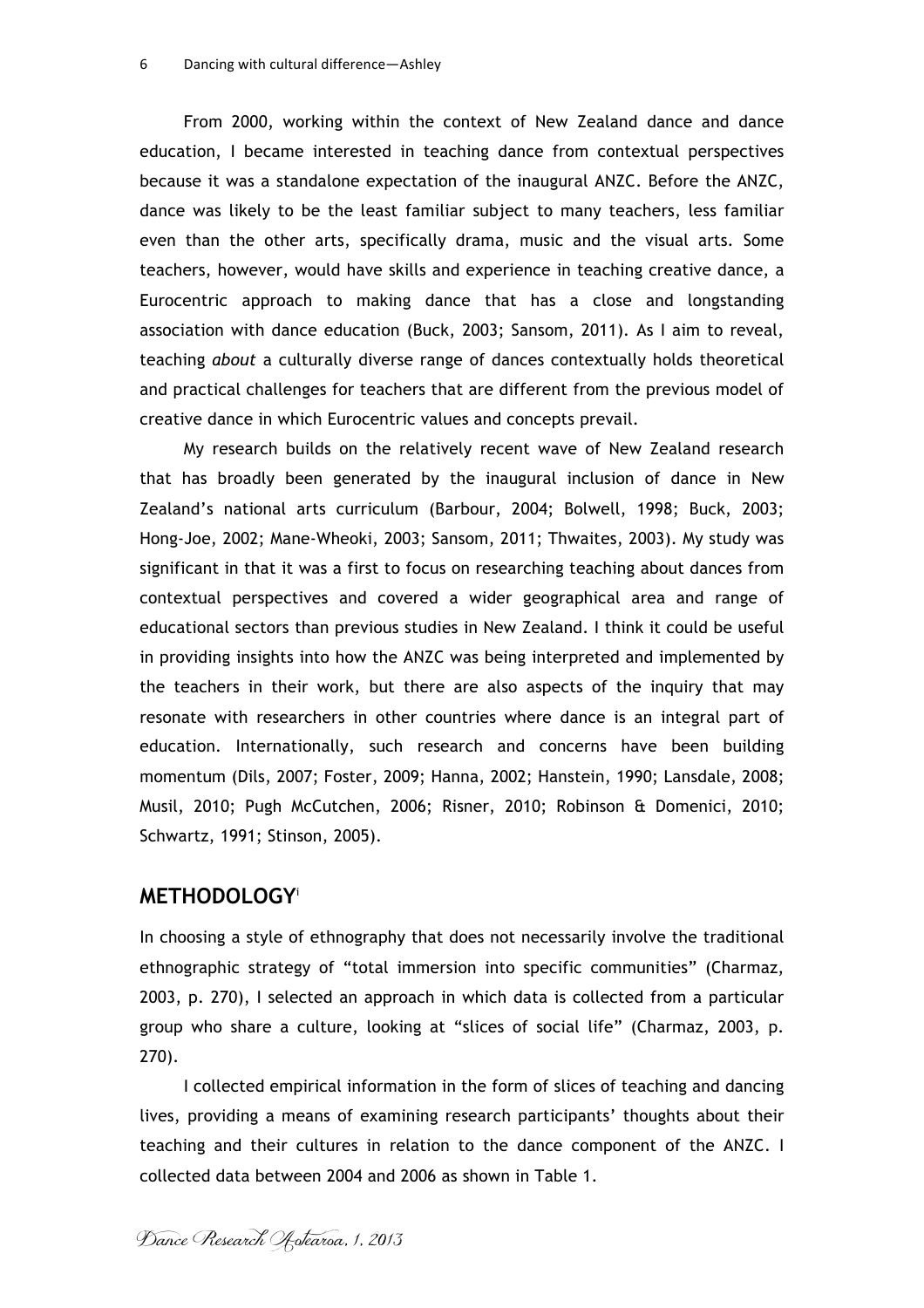| Date | <b>Participants</b>                | Site of data collection       | Role of        |
|------|------------------------------------|-------------------------------|----------------|
|      |                                    |                               | researcher     |
| 2004 | Teachers on an in-service dance    | During a video critique       | Participant    |
|      | education course.                  | exercise that was part of the | observer.      |
|      |                                    | teachers' professional        |                |
|      |                                    | development. (Ashley, 2013)   |                |
| 2004 | Teachers on an in-service dance    | During a group planning/peer  | Participant    |
|      | education course.                  | teaching assignment in which  | observer.      |
|      |                                    | dance was taught from         |                |
|      |                                    | contextual perspectives.      |                |
| 2005 | Teachers in schools.               | Questionnaire.                | Designer of    |
|      |                                    |                               | questionnaire. |
| 2006 | • Specialists in specific cultural | Four focus groups.            | Moderator.     |
|      | dances;                            |                               |                |
|      | • Teachers from primary,           |                               |                |
|      | intermediate and secondary         |                               |                |
|      | schools;                           |                               |                |
|      | • Tertiary dance educators and     |                               |                |
|      | professional developers.           |                               |                |

#### **Table 1: Data collection summary**

In keeping with grounded theory, I analysed data at each of the points of collection using continuous comparison and later triangulation (Charmaz, 2003; Corbin & Strauss, 2008; Glaser & Strauss, 1999). The resulting analytic-trail had a dual function. First, it provided a means to refine each stage of data collection. As one stage of data collection informed the next, it was possible to design a coherent overall process based on both the data collected and my experiences of that time. Second, it provided the building blocks from which to gradually construct substantive theory, as grounded in the data, and identify key themes in relation to the research question: What concerns, dilemmas and opportunities arise for teachers when teaching dance from a contextual perspective?

## **KEY TERMS**

Cultural pluralism, with its emphasis on supporting cultures to maintain their identities, is one of the underpinnings of the ANZC. In the curriculum document, a list of cultures that all students should be given the opportunity to study during their school years includes Māori, Pakeha, Pacific Island, and international and global art forms, including those of North America and Asia. Teachers are seen as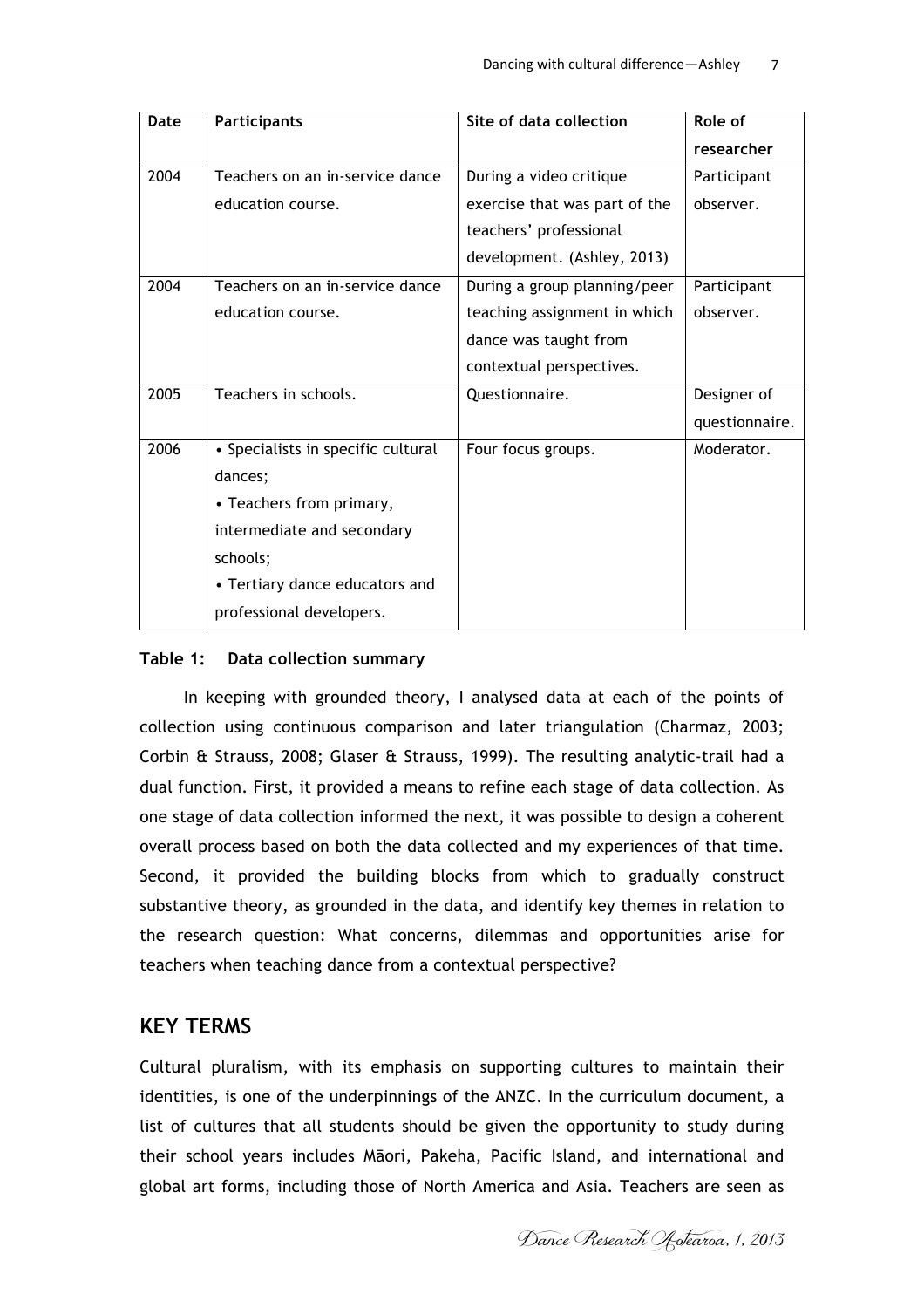being supportive facilitators who constructively engage in dialogue with the learners and treat different perspectives equitably. However, it is also recognised that:

Challenges facing curriculum practitioners include the analysis of how to understand self, gender, knowledge and culture and relationships in ways that do not involve hierarchical, linear or binary ways of thinking. (Ministry of Education, 1999, p. 9)

Integral to such challenges, and providing a crucial thread in this paper, is the principle that making sense of the world is envisaged as part of a reflexive project, not merely as "self-consciousness but as the monitored character of the ongoing flow of social life" (Giddens, 1984, p. 3). I suggest, therefore, that the value of fostering understanding about dance contextually from a reflexive perspective lies in offering the possibility of understanding self as both different from and the same as others. Moreover, this understanding can be valuable for both teachers and learners.

Also, the arts curriculum positions learners as critical thinkers engaging in transformative learning. Transformative learning, albeit first conceived of from within adult education (Mezirow, 1981), highlights learners as capable of critical reflection and rational discourse, focusing on the students' own life experience at first, and moving on to explore different worldviews. In this paper I draw attention to ways in which reflexivity and transformative learning can inform both learners and teachers as they embark on journeys in culturally pluralist dance education.

### **DISCUSSION—CHALLENGES AND TRANSFORMATIONS**

In this section, I describe some of the challenges of implementing a pluralist dance education that teachers talked about in my ethnographic investigation. I synthesise the teachers' voices with relevant literature in discussions about some transformations that could better inform and support teaching about culturally diverse dances.

#### *Challenge 1—Pedagogical differences*

For the teachers in my research, providing a culturally diverse range of dance seemed to represent either an exciting opportunity to enrich learning in dance, or a challenge in terms of the range of skills, knowledge and cultural literacies that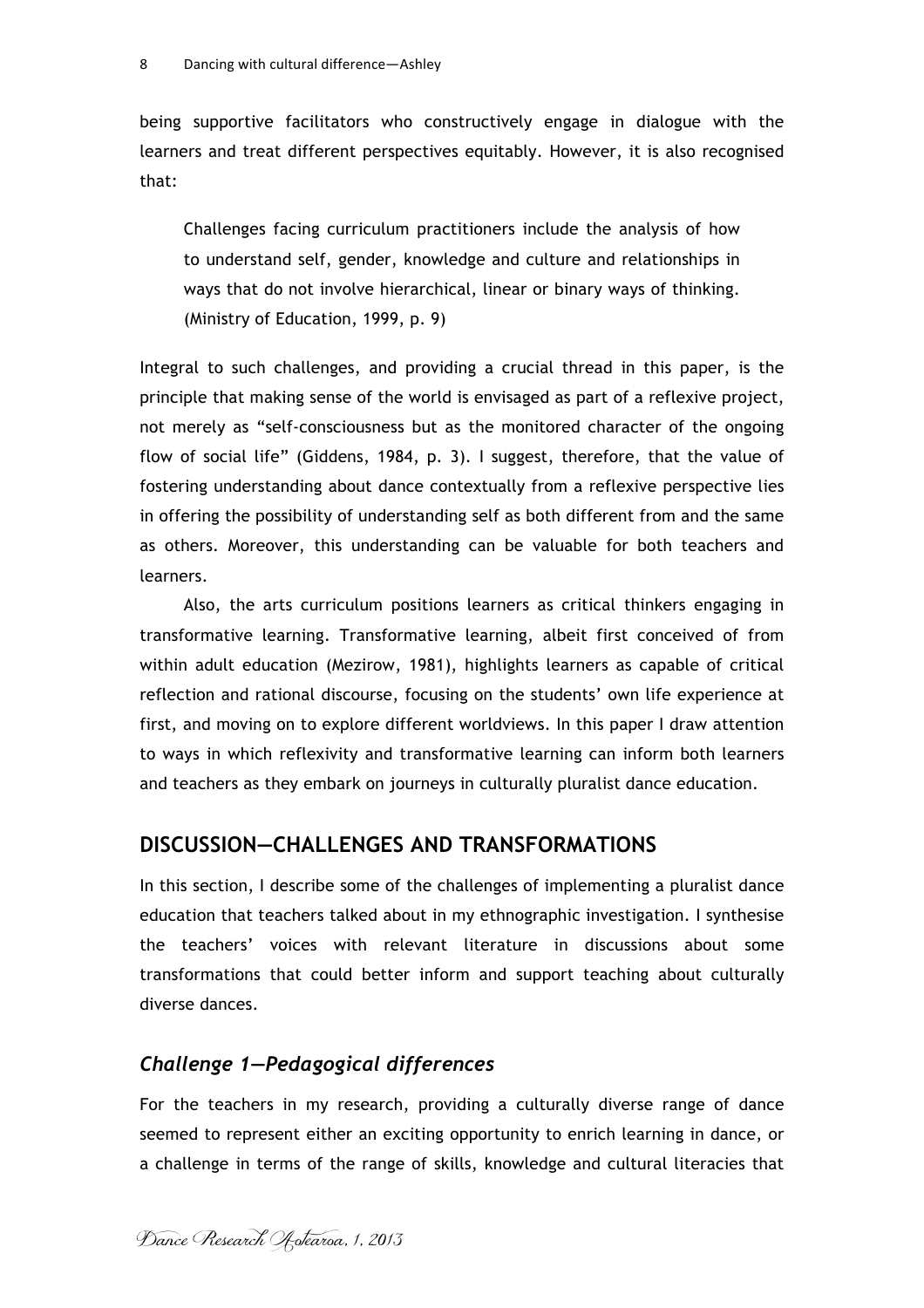could be required. Some of the teachers saw themselves as lacking sufficient dance skills and cultural knowledge to provide a culturally inclusive range of dances in their schools. A popular strategy that they used to overcome this deficit was to invite guest specialists to teach. However, sometimes guest teachers led to a mismatch of pedagogical approaches as captured in this teacher's commentary: "As many specialists as possible … but some don't know how to break it down for dancers and non-dancers." Another teacher commented that she preferred "experts who realise that they're not the be all and end all". She described how some guests did not actually teach but rather performed, and that this resulted in less experienced students being left out and becoming disaffected and embarrassed.

As suggested by Warburton (2008), a mismatch of pedagogical approaches is possible if teachers are chosen "based solely on an individual's dance experience and professional reputation. She is a famous dancer. He is a known choreographer" (p. 11). The teachers recognised such a mismatch when guest teachers, lacking inclusive teaching strategies for a range of abilities, experiences and interests, relied on the behaviourist and knowledge reproductive Command teaching style (Mosston, 1981). Although some of the teacher research participants recognised some benefits of the rote learning of steps, such as providing learners with ageappropriate skills and physical fitness, they saw a danger of it adversely affecting the learner's motivation to learn. There was also some feeling that Commandstyle teaching could override learning about dance contextually.

Recent research into teaching styles in physical education (Salvara, Jess, Abbott, & Bognar, 2006) goes some considerable way to affirm teachers' longstanding anecdotal observations about loss of confidence and interest when teaching relies on knowledge reproductive learning, as in copying and perfecting steps. Salvara et al. (2006) studied the learning of four different groups of 11–12 year-old boys and girls, and found a decrease in interest to learn in the group taught using Command style, emphasising repetitive learning of Greek folk dances and aerobics, aiming for improved skill and uniformity. Dance educators have also noted the possibility of learners becoming disinterested in dance when taught using rote learning of movement (Laban, 1960; Stinson, 1988).

Identifying a possible reason for the pedagogical differences, a teacher educator in a focus group commented, "teachers tend to teach dance in the way that they themselves were taught". Mackinlay (2001) also identifies that:

Dance Research Aotearoa, 1, 2013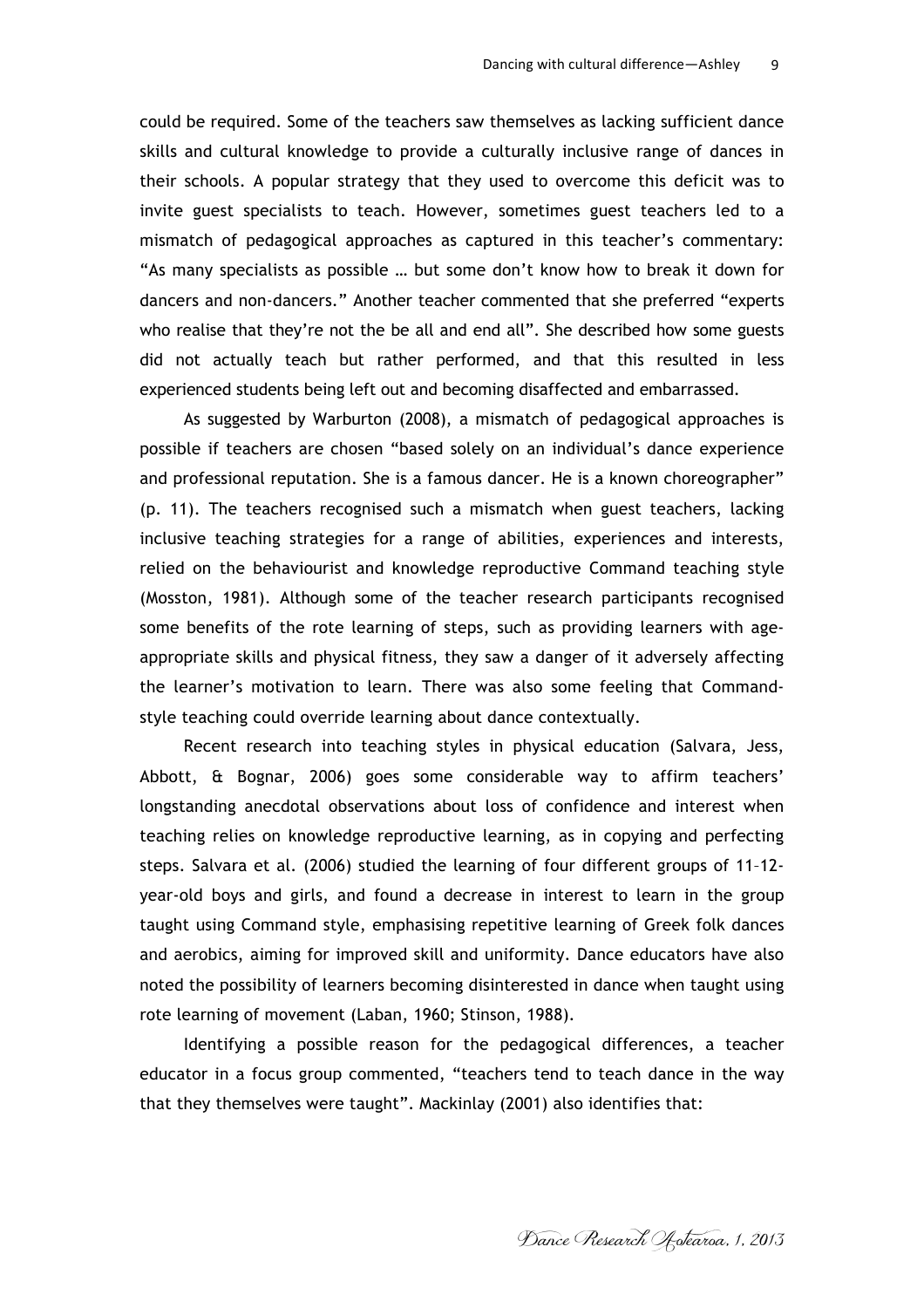Generally teachers tend to apply the rules from their own discipline and culture in terms of how they manage, learn and impart types of knowledge. (p. 192)

The pedagogical background of visiting specialists can be informal education, where attendance is by choice; for example, some community groups and private studios. Often the teaching in these settings is aimed at rote learning of steps for dance performance, passing exams or competitions. Formal and informal education generally do not operate with the same power bases, ideologies, cultural values and aims.<sup>ii</sup> In some cultural settings, rote learning and Command-style teaching can hold 'the power', as revealed in the dance specialists' focus group in Keneti Muaiava's views on teaching Samoan dance:

In Samoan culture you SSHH! You're not allowed to … like it's disrespectful. In saying that, they weren't trying to keep the knowledge hidden away, and they weren't trying to be mean. It was just the way that you show respect, by shutting up.

The situation becomes even more interesting when we consider research that drew attention to how western teachers viewed Command style as a teacher-centred approach, but Chinese teachers categorised it as student-centred, it being in the learners' interests culturally to conform and reproduce knowledge (Cothran et al., 2005). This raises the challenging question that if we acknowledge the need for pedagogical pluralism, does culturally relevant or meaningful teaching require its reciprocal cultural pedagogy? This question is also raised by McFee (1992) and exemplified by teaching that I observed on the in-service course when Lulu, a Cook Island dance specialist and primary school teacher, insisted that a male teacher would be necessary to teach gender-specific, traditional dance vocabulary to boys. When we consider the possible intersections of such pedagogical differences, we could encounter transcultural mismatches in educational ideologies and cultural values; the very challenge that the teachers discussed in my inquiry.

Other data, however, shed light on what pluralist dance education could offer in terms of organising pedagogical differences to complement each other. On the in-service course, as teachers planned together in small groups for their peer teaching assessment, Lulu explained: "Before I started the course, I thought that the dancing would be very primitive, as I know it." However, Lulu's so-called 'primitive' Polynesian dancing, as she described it, is what the other teachers on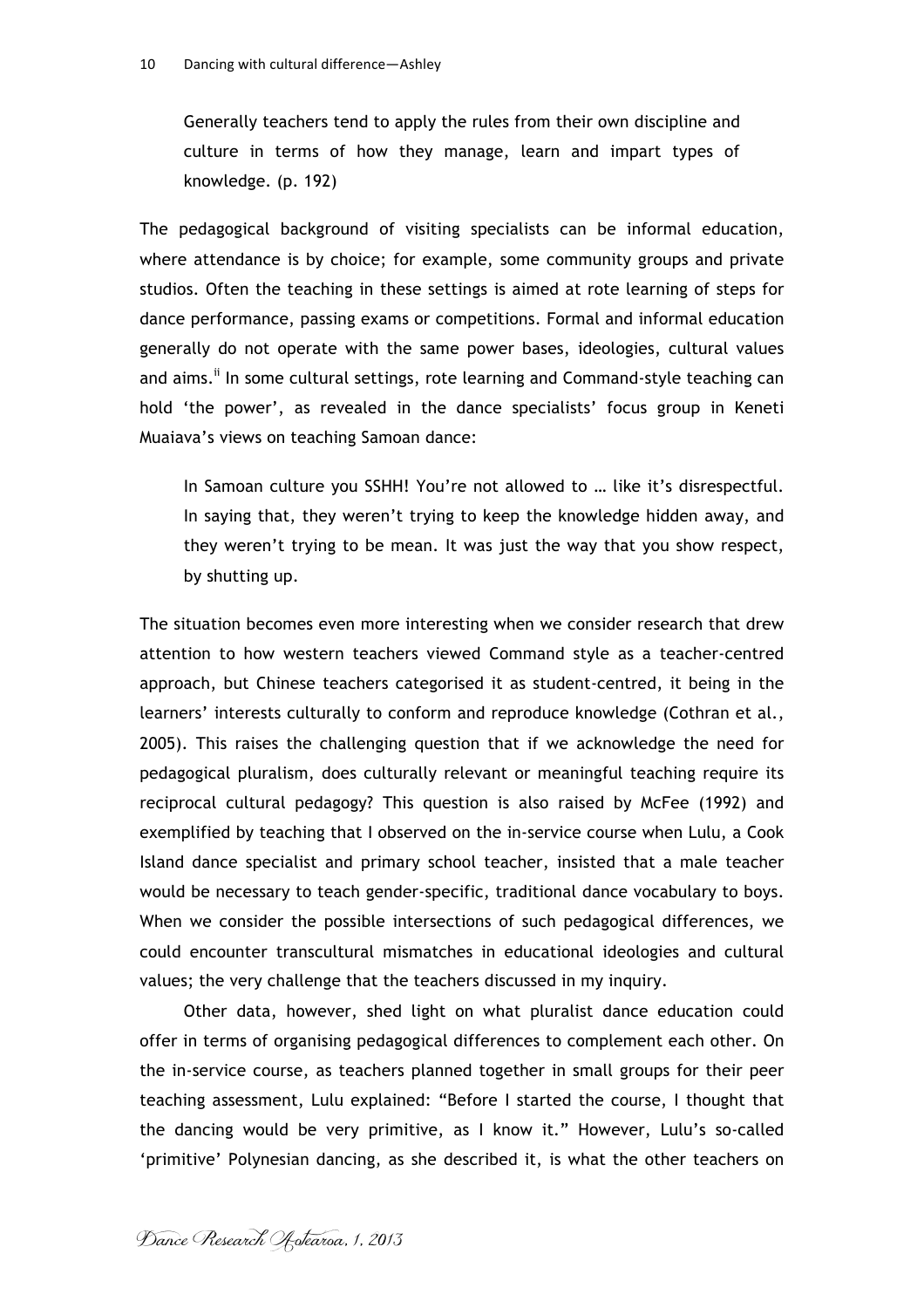the course expressed admiration for as sophisticated and educationally relevant. The teachers in this group, working from their own strengths, divided up responsibilities, thus enabling the dance expert to use her skills and knowledge for the benefit of all. Tasks shared between the other teachers included producing resources, framing questions for a view and response activity, and writing up the planning using curriculum terms.

Some teachers noted that the group work made the task a productive part of their professional development, saying: "Working as a group was a little like planning in a syndicate"; an approach with which some primary and intermediate school teachers in New Zealand would be familiar. For these teachers, this transformative learning experience seemed to make real what a functional, pluralist dance education could offer in terms of equitable opportunity to teach about dance contextually for the teachers who are specialists in certain cultural dances and others who are not. The collaborative approach both supported the teachers' professional development and revealed how such a strategy could offer helpful ideas for teachers when working with a visiting dance specialist.

I feel that it is insufficient to say that guest specialists' input is not helpful because it clashes with liberal educational ideology, raising this question:

When implementating pluralist policy, as part of an inclusive pedagogy in learning about culturally different dances, what teaching strategies could dance educators develop to complement and transform guest specialists' dance skills, without affecting transmission of cultural meanings and values? [Transformation #1]

### *Challenge 2—Teaching about dance contextually as theory in practice*

Many of the teachers in my study were not teaching dance contextually at all because they thought that it was too theoretical. In drawing some parallels between teaching dance contextually and anthropological understandings of dance, Hanna (2002) points out the importance of weaving together theory and practice. Understanding such a weave seemed to challenge some teachers when implementing the ANZC.

By way of contrast, this description, from the focus group for dance specialists, depicts a view of teaching dance in which the needs of the learners, the socio-historical and cultural significances of the dances co-exist, integrating theory *in* practice.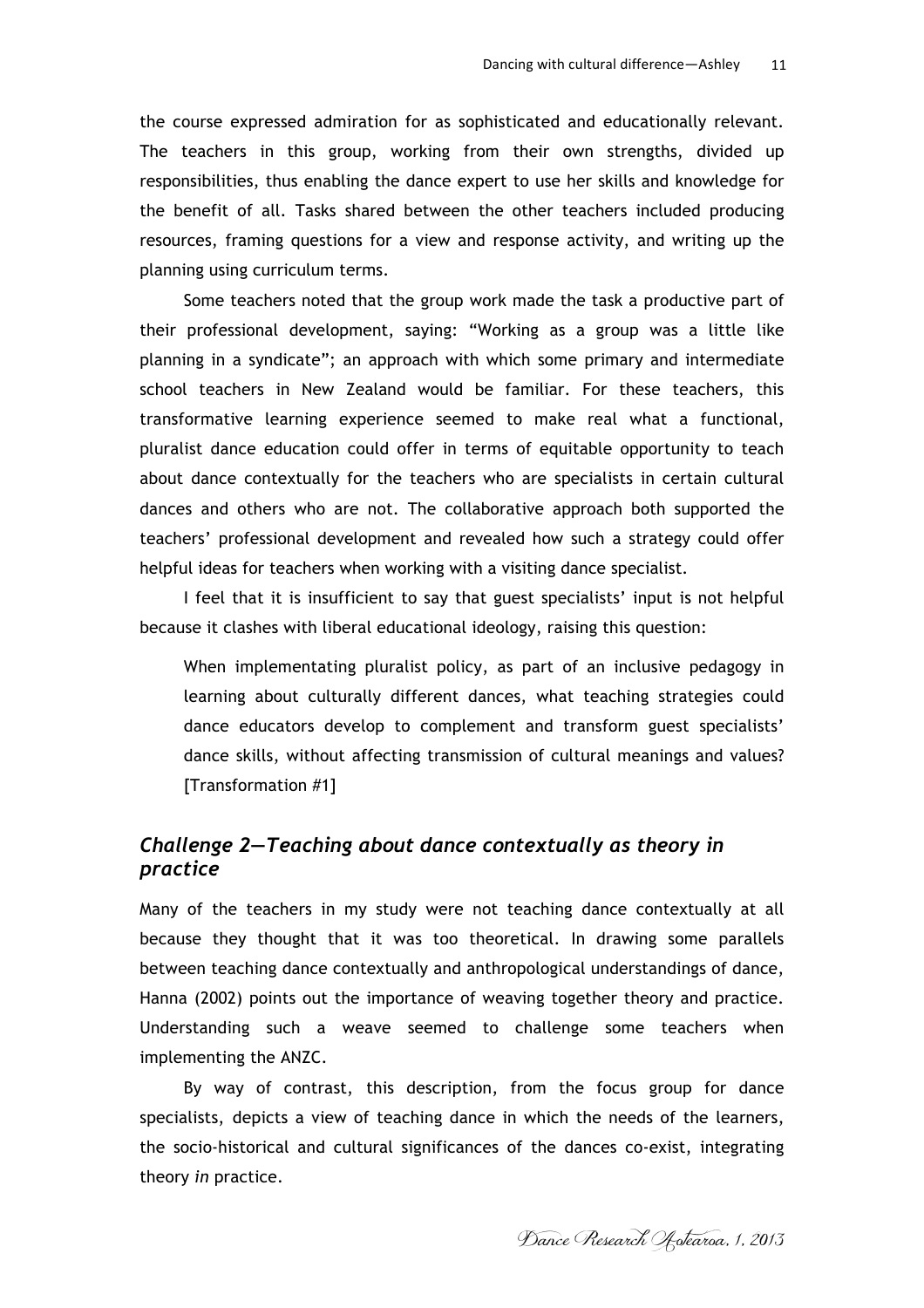In teaching Tongan dance it's best to teach our ancient dance first. Firstly, it is so easy for the dancers no matter how you've danced before because it's a sitting dance, therefore your legs don't have to do movements, only the hands. You explain the dance and when the dances were introduced into Tonga … actually it's a borrowed dance, our ancient dance, that's during the peak of our empire, the Tongan Empire. And we borrowed those dances and it marks a history, how Tonga at that time has been. Within that it gives the student a feel of what we're doing I think … but they have that feeling of being dominated by a little kingdom and they come from somewhere else to bring their best food and they have to smile although they are colonised. Those kids will feel what it was like and that brings out the spontaneity in Tongan dance. This makes the emotions and I've noticed it works. (Niulala Helu)

By mention of the feelings that the dancing can evoke, as befitting a certain historical context, Helu's approach could, I suggest, stimulate transformational learning and critically reflexive thinking about others' dance as different *or* the same. Māori dance specialist, Valance Smith talked about how he had taught kapa haka when working with vulnerable young people, in attempts to address rising crime and suicide rates. Such personal narratives, ideologies and epistemologies of dance specialists could play a vital part in encouraging students to think reflexively about dance from contextual perspectives and about the people who are dancing.

At this juncture, juxtaposing the overwhelming response found in the data that teaching creative dance was dominant because it took less time, and was more practical, raises an important issue. The teachers were not teaching about creative dance contextually, inevitably requiring less theoretical content and saving them time.

By way of considering some of the possibilities for integrating theory in practice when teaching about creative/modern/contemporary dance, I turn to a group of early childhood teachers, on the in-service course, who selected to teach creative dance contextually for their peer teaching assessment. The group's prolonged discussion grappled with finding a culturally specific dance to teach about for assessment and provided two interesting outcomes. First, they overcame their perception of themselves as not having enough dance expertise. Second, they figured out how to teach creative dance contextually for very young children. Using photographs and video of the age-appropriate modern ballet *Still Life at the Penguin Café* (1987, choreographer, David Bentley for the Birmingham Royal Ballet), they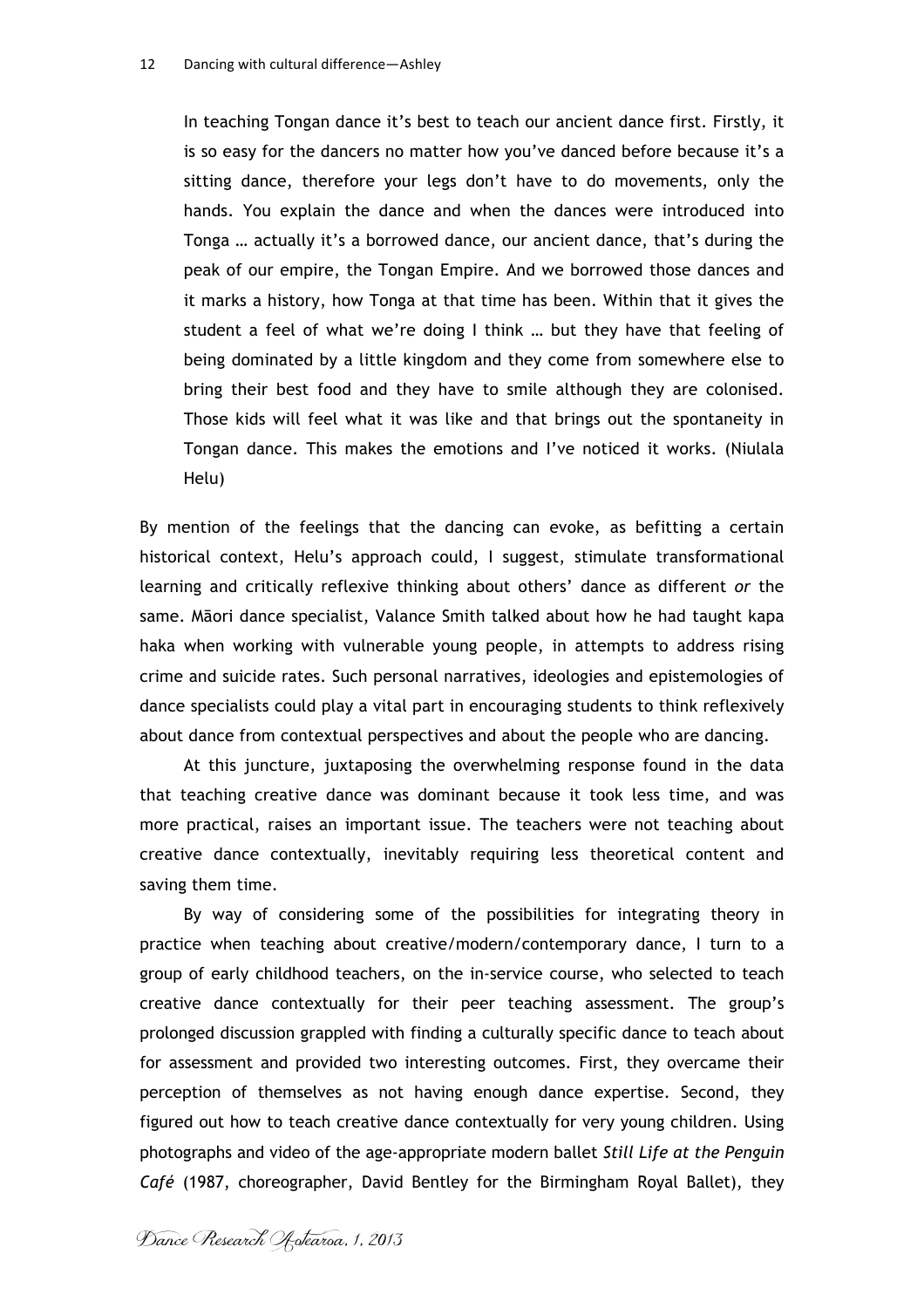provided a contextually meaningful learning experience for very young learners who came to recognise movement as though they were an audience. The children then created their own dances, and the teachers drew attention to how their planning fulfilled the ANZC aim that students "come to appreciate that dance is firmly rooted in tradition and yet is constantly evolving to reflect changes in contemporary culture" (Ministry of Education, 2000, p. 21).

It was the teachers' transformational, reflexive thinking that solved the challenge of how to integrate teaching about Eurocentric socio-cultural concepts associated with creative dance into dancing for very young children. Such an outlook could also prove to be beneficial, in that placing the field of dance education itself under a theoretical lens as part of practical work could facilitate teachers to use the dance skills and knowledge they already possess to greater effect in their teaching about dance contextually.

Integrating theory alongside dancing could, therefore, support and inform teaching about dances contextually insofar as considering:

How can integrating dance specialists' personal narratives and/or relevant cultural concepts into teaching danc*ing*, develop reflexive, transformative learning, by which learners and teachers could be encouraged to make sense of their own and others' dances? [Transformation #2]

#### *Challenge 3—Tradition and innovation in dance***iii**

In my research, perspectives on tradition and innovation raised some interesting differences of opinion between the dance specialists and some of the teachers in schools.The dance specialists spent some considerable time discussing what they considered to be appropriate and inappropriate innovation in their traditions, as illustrated in this discussion:

Keneti Muaiava: "I don't want that argument about: 'Oh, oh, why are you borrowing from that other tradition?' Learn what you're talking about first before you question it."

Niulala Helu: "Will you be touching on cultural motion? Like what we've been touching on is the borrowing of movement. There is this big, big motion within Polynesian society."

Valance Smith: "But that's how our action song came about, eh? Back in 1910 there was an exhibition down in Christchurch, and all these indigenous groups came along, and Māori were there, and some Pacific Island groups as well.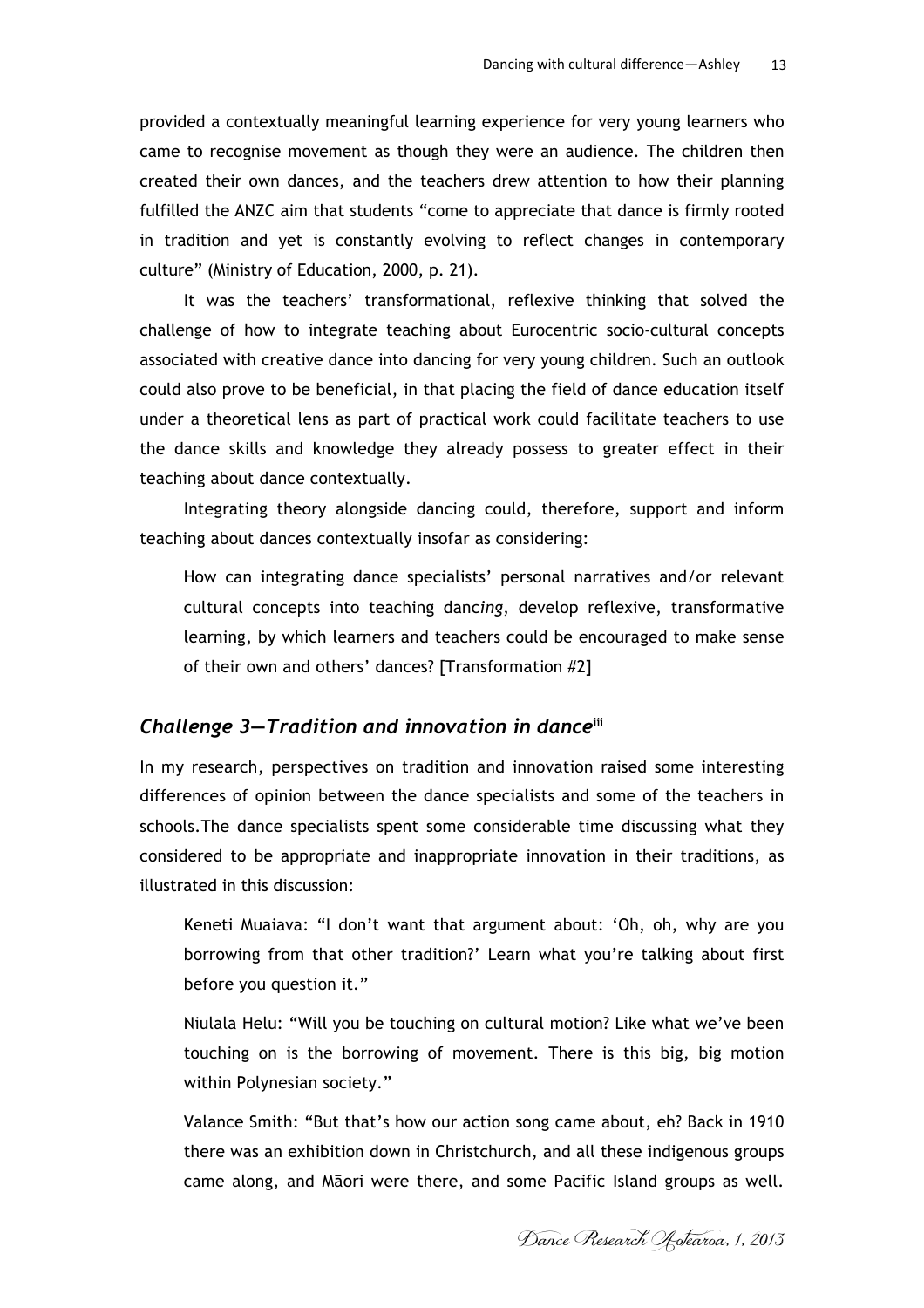We didn't used to have uniform actions and then we saw a Cook Island group and a Tongan group perform. So we saw—all the visionaries of the time saw uniform actions which very much portrayed the lyric, and so the very first action song for Māori was about the motion of ocean and the sharing of each other, y'know. That's important, not to be static and idle in time and space, but y'know evolving—survive, actually."

Similarly, on the in-service course, I observed two primary school teachers teaching Tongan and Sāmoan dance based on their dance heritages as learnt within their own communities. They showed how they fused Tongan and Sāmoan hand gestures highlighting the subtle differences between the two styles, a practice of borrowing that Helu also alluded to in the focus group.

In describing his innovation process, Helu also referred to the importance of approval from elders, and Māori dance specialist Smith gave this description of his dance heritage as part of a living oral tradition that informed his teaching:

That's where the importance of our kaumatua, our old people, come in because they're really the policemen of our culture. That's not to say they're traditionalists, they're very much in tune with change and all that. But still change has got to come from somewhere.

In other traditional dances such as Ghanaian dance, the innovator is also recognised as needing to be knowledgeable about the "choreographic knowledge and craft [as] acquired through kinetic experiences gained from customary activities and behavioural patterns in the community" (Nii-Yartey, 2009, p. 260). From such perspectives, culturally informed and informative teaching is situated in dancing as part of a living oral heritage as possessed by dance specialists from life in their own communities.

Complementarily, it is suggested that traditional dances publicly display "the continuity of human experience, as successive generations re-present dancing" (Buckland, 2006, p. 15). Pre-European dance in the Pacific Islands has been traced in some anthropological studies such as those of Adrienne Kaeppler (1993). From drawings of Tongan dance made in 1784, Kaeppler used Labanotation to reconstruct certain rotations and positions of the arms, fingers and palm facings, emphasising that "these basic movements are essentially the same today as they were at the time of European contact" (p. 82). Even though the romantic notion that any singular, pre-modern traditional culture can be reconstructed, or even theoretically understood in any complete sense, has lost credibility in recent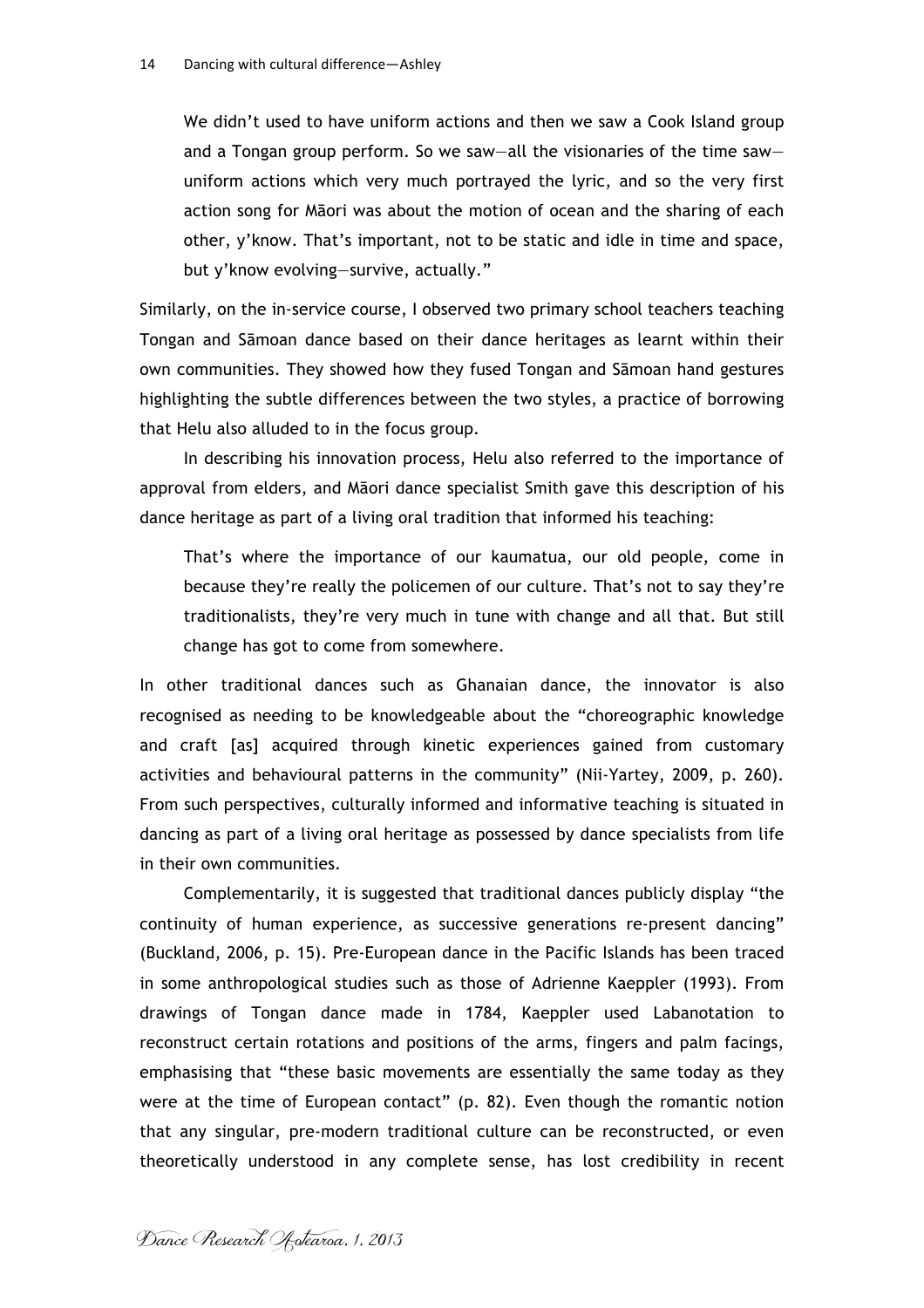decades, Buckland's depiction of traditional dance is captured in Kaeppler's study. Registering the symbiotic coexistence of the new with the traditional, wherein the latter is not necessarily emphatically habitual, authoritative or pre-ordained, depicts tradition as both "transformation and recycling" (Kaeppler, 2004, p. 310). However, a difficulty that could arise, I suggest, is in determining possible cultural differences as to how aspects of a dance are either recycled or transformed, by whom and why.

Concepts such as tradition and innovation, therefore, form another layer of theory that could challenge teachers. In their focus groups, school teachers used words such as "honouring", "authenticating", "respecting", and making sure to avoid "pilfering someone else's culture". However, indicative of the possibility for blurring teaching about dance contextually and innovation, it is noteworthy that every teacher in my investigation was including some creative dance activity when teaching culturally diverse dances contextually. The following conversation is the secondary teachers' focus group response to my request to discuss their teaching about dance contextually, and it hints at where the lines can become blurred:

Gill: "Year ten, modified down for year seven, worked on *kowhaiwhai* patterns [artwork painted on the rafters of Māori meeting houses] and looked at how we can work Māori dance movement in with those.… [Also] study of *tapa* cloths [patterned cloth made by Pacific Islanders from pounded bark] with Polynesian dance at year nine, and kowhaiwhai at year ten. Kowhaiwhai because I wanted to make sure there was a New Zealand element. Using New Zealand poetry, music."

Jo: "Well, the way I use kowhaiwhai is a way which is more about how it makes you feel inside. Actually make the exact move with your body and then find the feeling, so it's more a process.… But there is a bit of background there when we do give some understanding."

Gill: "Because my kowhaiwhai unit is a contemporary unit, but we borrow and it gets to that feel that dance does actually borrow from other places.… So the focus for the kowhaiwhai is of course haka, but what you're trying to teach them is how to use the space and how to make pathways. But you've given them that as a sort of context and allowed them to pull those other things in."

Jo: "For me it's fusion, and I'm not qualified to say what is traditional. I mean that's a whole other argument. 'What is traditional dance?' Um, it's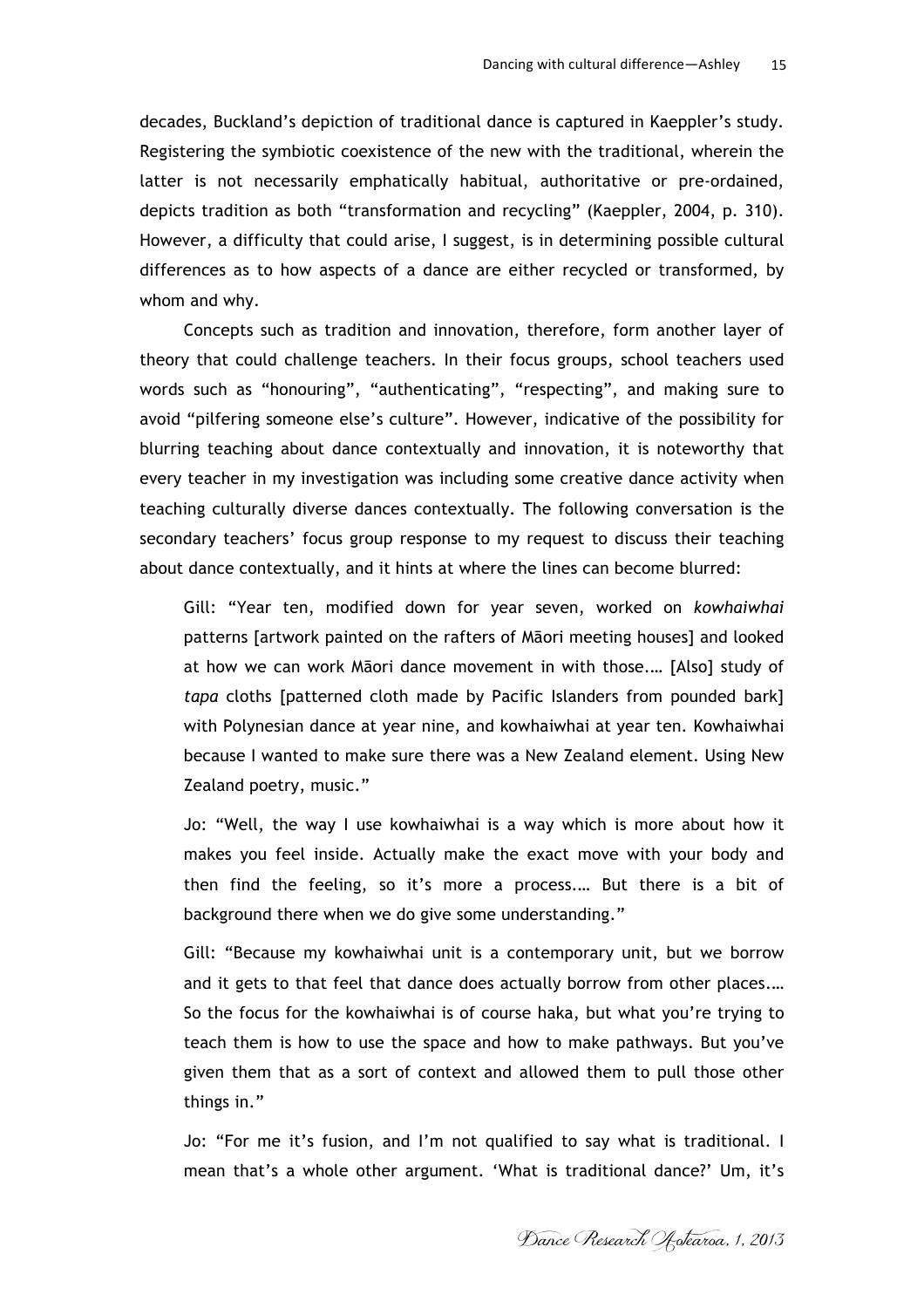that whole thing that was talked about at the conference, of course. I use *tapa* and so it's definitely fusion, because I'm not focusing on the genre itself. I'm more focusing on what they can make up from the stimulus."

The flow of this conversation makes clear how the teachers gradually realised that, although the starting point was Māori or Polynesian visual art, there was little or no contextual study of Māori or Polynesian dance. Using Sāmoan visual art as a stimulus for creative dance or interculturally fusing haka movements with Eurocentric approaches to making dance, such as manipulating spatial pathways, is, arguably, quite different from innovation in Sāmoan dance or haka. Concerns, therefore, can arise about inappropriate appropriation in intercultural fusions possibly resulting in detrimental effects on the lives of the dancers whose heritages have been borrowed, and on the actual dances (Ashley, 2012a, 2012b); raising the question of who is 'qualified' to discern what is traditional and appropriately innovative culturally.

When teachers face innovation in dances of which they have no or little cultural, physical *or* creative knowledge, unlike dance specialists such as Helu and Muaiava who were raised in specific oral traditions, they may need to give due consideration to how they are going to include and assess making new dance in their teaching of dance contextually, or if they need to do so. When tradition and change are viewed as co-existing, and culture is understood as being open both to human agency *and* communal values, culturally specific beliefs and opinions about creative process, I suggest, are at the heart of the matter, as much as the final dance product. It therefore seems likely that when making dance from another culture, innovation processes may not be understood without some knowledge of associated communally shared rules.

When creative dance, as hegemonic tradition, is active in educational settings, what might be the implications for dances from other cultures? Could a tendency to use a blanket approach to innovation result? As Grau (1992) argues, when minority cultures are colonised the outcomes could tilt the balance of power in favour of the dominant culture. I am concerned, and suggest that others should also be mindful, about hybridising the innovation *process* itself. I suggest that increasing understanding about how tradition and innovation in dance can be culturally different involves asking:

How can dance educators develop teaching about the traditional principles of innovation inherent within dance education itself alongside comparative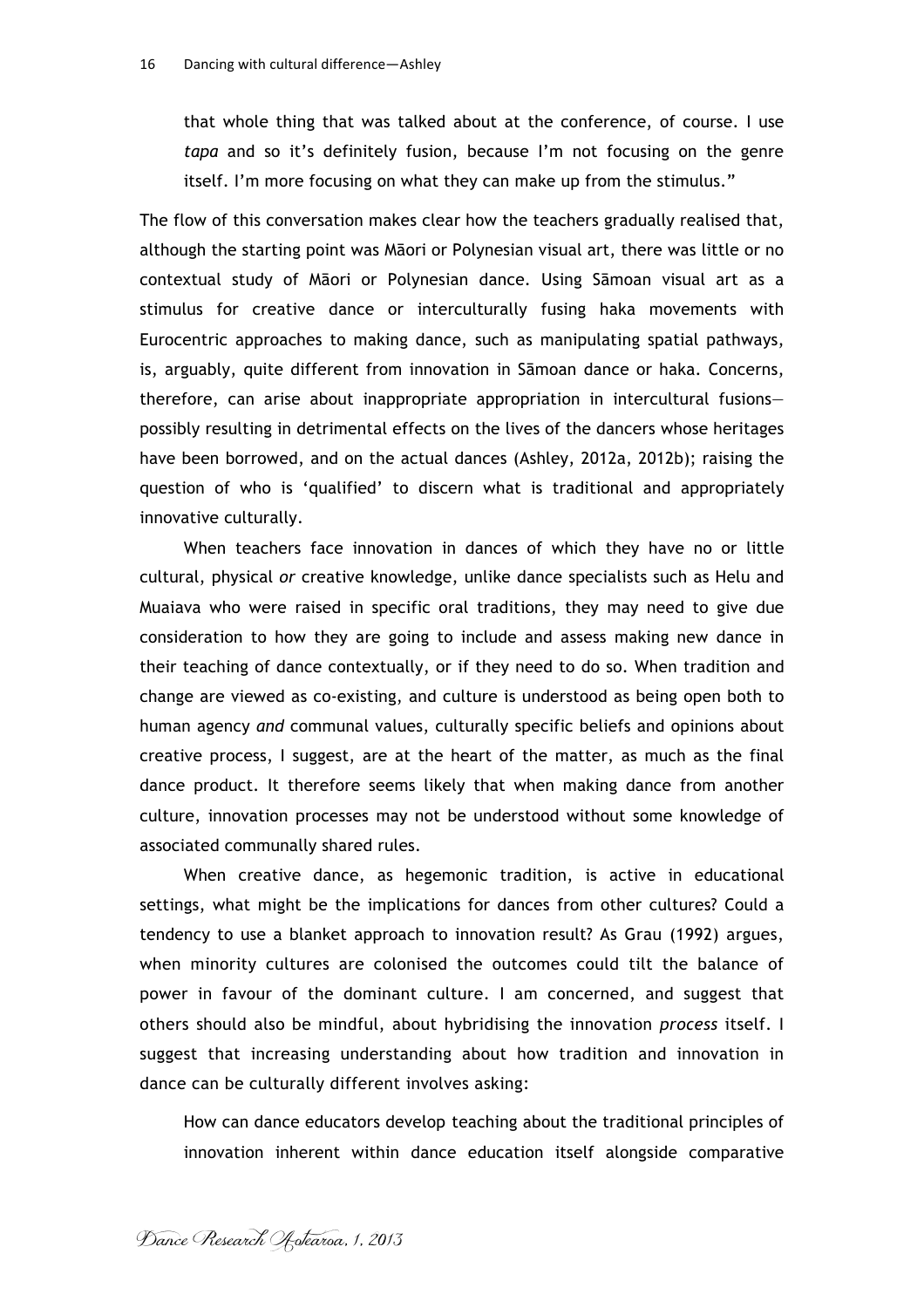understanding of and respect for culturally different approaches to innovation? [Transformation #3]

Dance Research Aotearoa, 1, 2013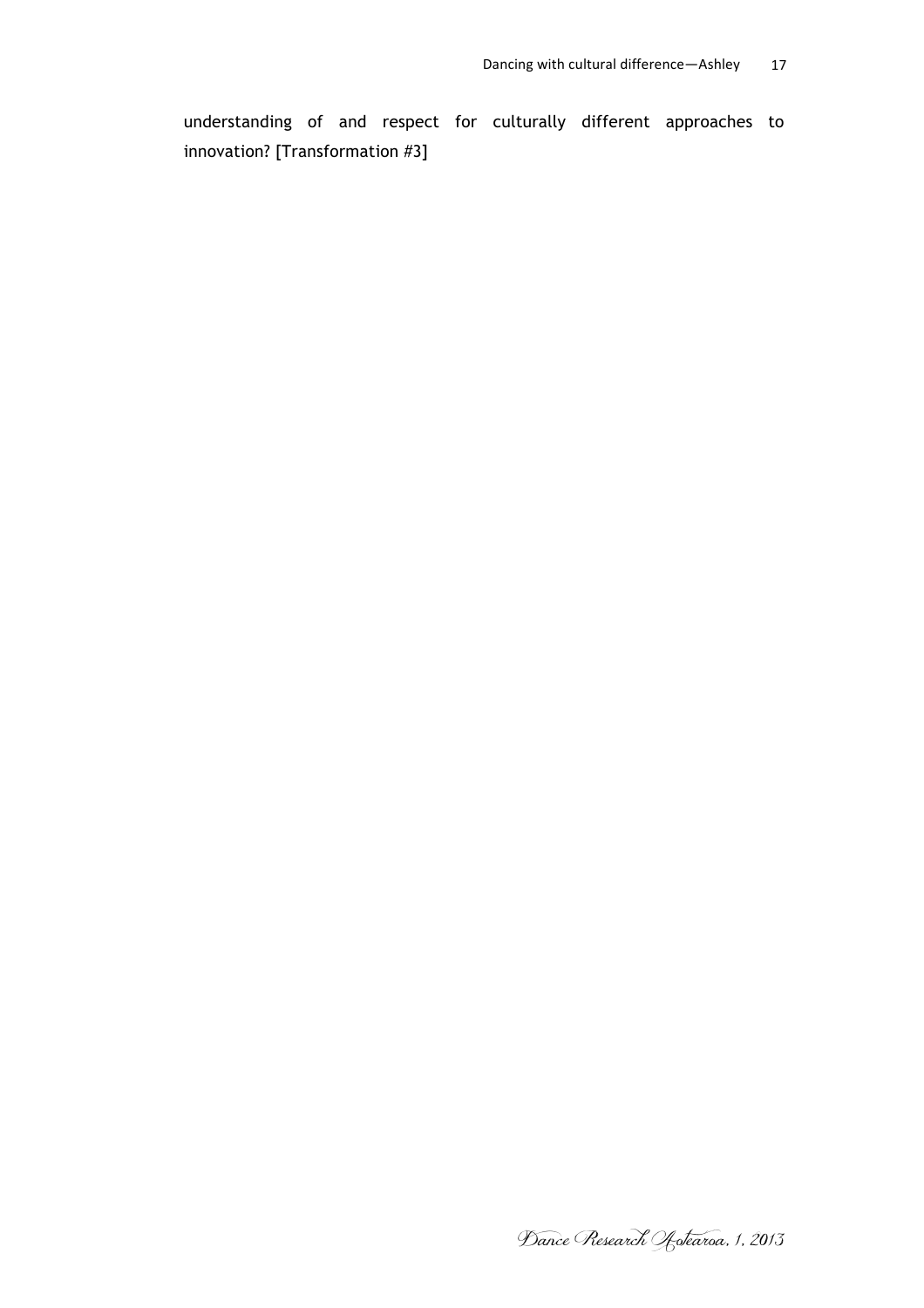#### *Challenge 4—Follow the money*

In the focus groups, the issue of money associated with providing culturally different dances was raised. The lack of money to pay for guest dance specialists was mentioned in comments such as: "Limited resources on video/CD and not enough money to be able to pay for guests," and: "We chose people who agreed to come for free!" One of the secondary teachers, explained her budget situation as so:

I'm not keen on teaching Polynesian dancing because I don't have the knowledge. I'm lucky—I've got a school that give me \$450 for guests to come in. That only equates to nine hours. Oh—that was for last year, this year they've upped it to \$700. So, I mean that's giving me 14 hours of specialists at around \$50 an hour. This is enough because the kids only need a two-hour workshop.

The intermediate and primary school teachers also provided information about budgets for dance. As you can see from this discussion, these can vary:

Max: "\$2000, dance; \$2000 drama and another \$1500 for the kapa haka—large school."

Anne: "Mine's \$300. I did try and put in for \$2000, but they gave me \$150 and so I upped it to \$300."

Brenda: "We have an activities budget for the class—parent paid."

If teachers are depending on guest specialists to provide a range of culturally different dances, a combination of lack of dance expertise *and* money could present them with considerable challenges.

Financial issues were also discussed in the dance specialists' focus group. Given the calculation that "kids only need a two-hour workshop" at \$50 an hour, a guest specialist is going to have a tough time making a viable living from a 'teachand-run' strategy. The dance specialists' concerns were about making a viable living from their cultural dance heritage, and they articulated these concerns in such remarks as this:

"I say just give the amount of time that you're allocating to other dance genres." (Keneti Muaiava).

Niulala Helu also drew attention to how difficult it is because "in a time of capitalism nobody has the time to be an artist to stay under his roof". As they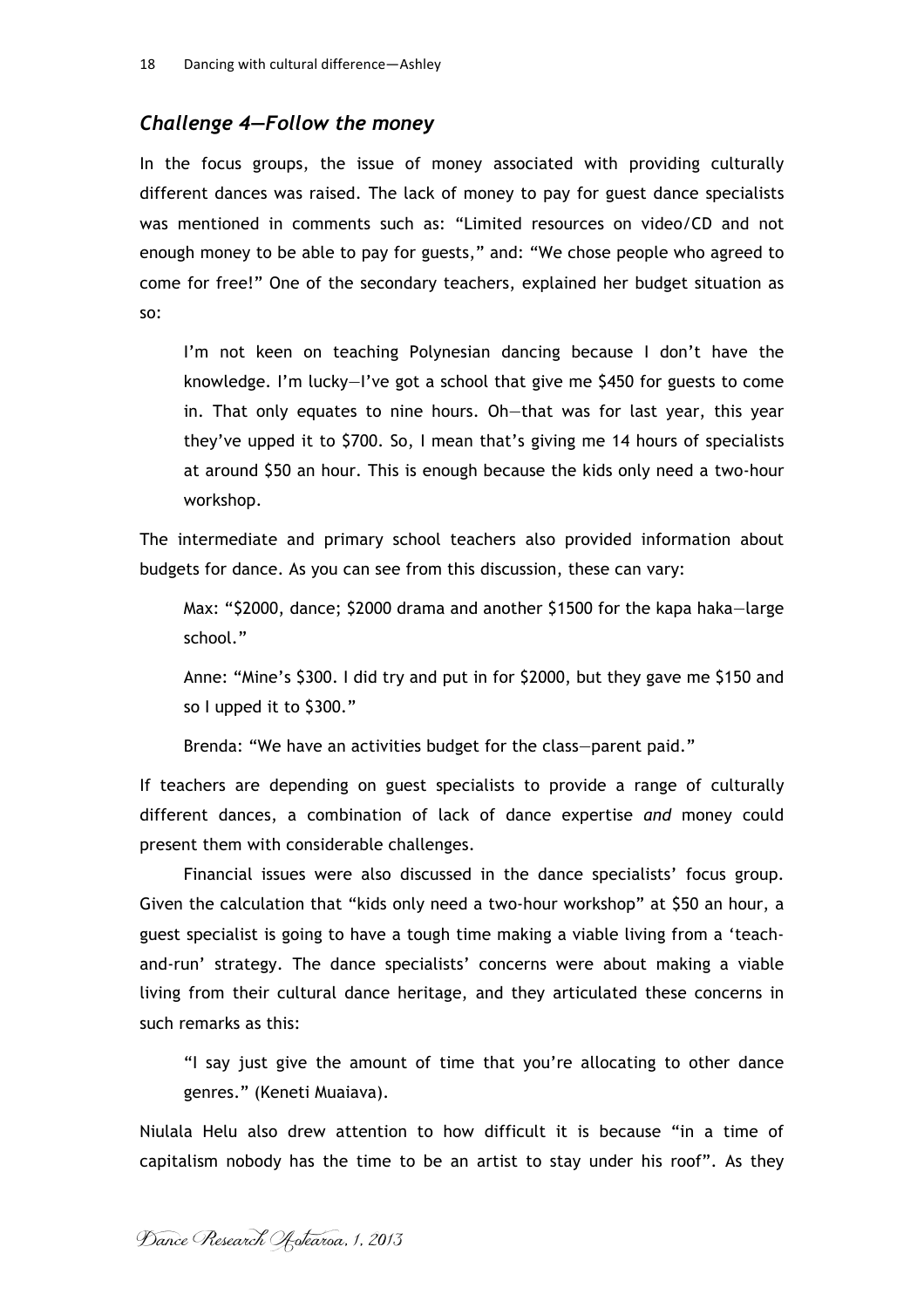discussed their fiscal problems, the dance specialists talked about the qualifications and experience that they considered appropriate. Valance Smith suggested "5000 hours" total immersion in a culture as providing sufficient experience from which to teach. This is important because an insider view may be surprisingly different. For instance, Smith explained why teaching dance could be one of the last things he would teach:

Unfortunately, a lot of what you're going to teach is going to be based on stuff like this (*indicates the list of curriculum objectives*), but like I said, the dance would probably be one of the last things I would teach. When we're trying to teach new students about Māori culture for the very first time we have a holistic approach to dance, which is the whole culture, and so, take *powhiri* [Māori welcome ceremony] as an example, being informed and uninformed of the correct procedures and *tikanga* [Māori guidelines on general behaviour and protocols] around the *marae.*

I am mindful that education can be "the ultimate human enterprise in its concern for and trafficking in the signs of culture" (Smith, 2005, p. 201). Furthermore, as Hoerder (2002) remarks: "the implementation of human rights will have to negotiate compromises in values, customs and legal codes from culture to culture" (p. 574). Working in the interests of social justice in dance education is likely to require compromises, especially if we acknowledge, as Giddens (1984) suggests, that equity involves consideration of proximity to resources because these engender empowerment to act and make any difference. Hence, scrutiny of financial provision may require developing a reflexive view of paying for what is taught in dance education and asking:

What compromises or developments in the current infrastructure of dance education financial distribution could be required to act out our social responsibilities to the people whose dances we study, especially if we consider that these dancers are vital in sustaining dance education as underpinned by pluralism? [Transformation #4]

### **CONCLUDING THOUGHTS**

In scratching the surface of this complex and multi-layered topic, the transformations that I have suggested are deliberately worded as questions because they offer springboards for further inquiry, particularly in exploring how in

Dance Research Aotearoa, 1, 2013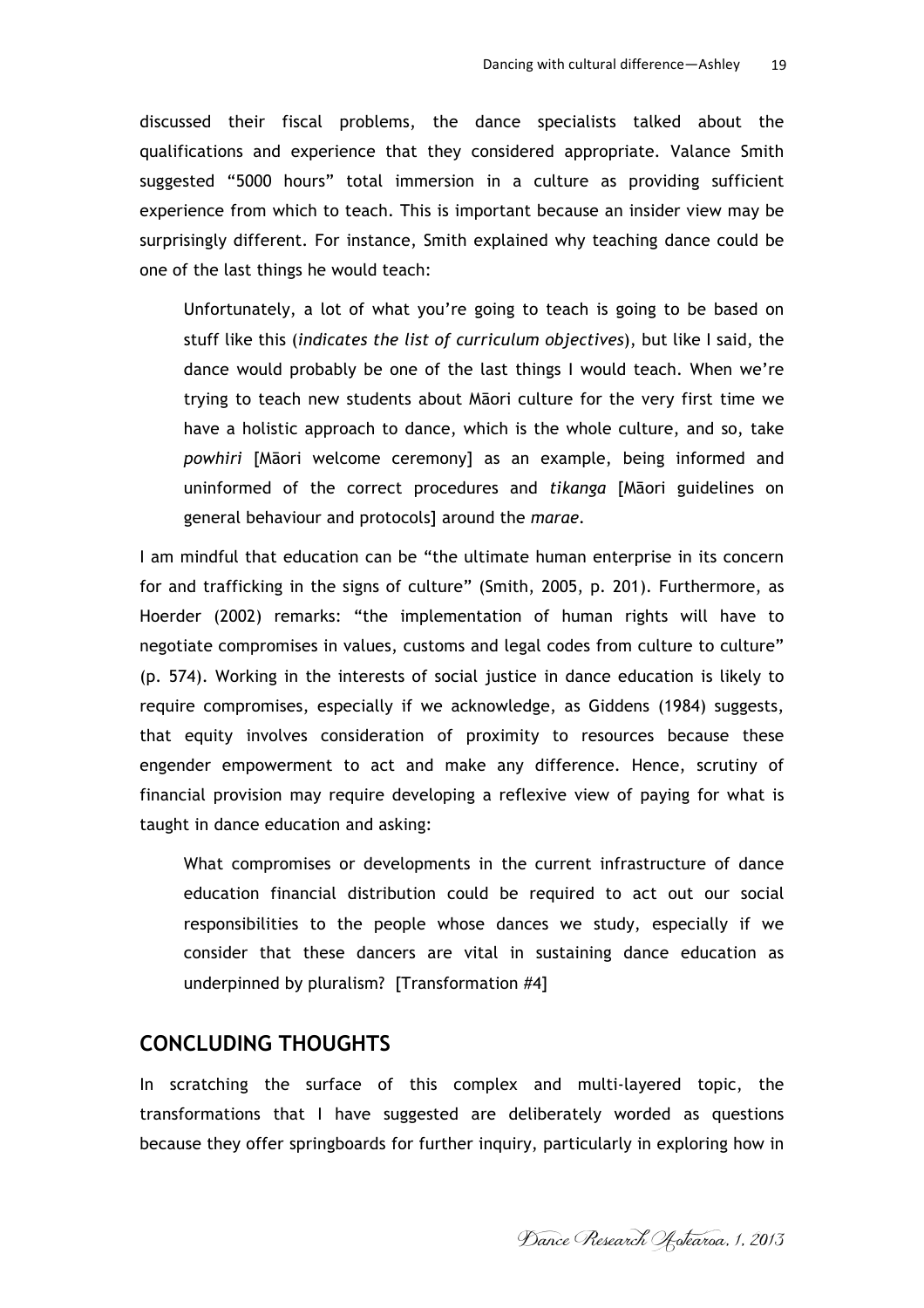2013 teaching about dance contextually in New Zealand may, or may not, have developed.

I also propose that threading contextual clauses throughout the dance curriculum could help teachers to find the connections they need in order to implement its culturally pluralist intent. This proposal is based on the belief that some grasp of the theoretical, contextual aspects of a dance contributes to meaningful performance, dance making, interpretation or appreciation. Importantly, it could also draw particular attention to how to better

- understand the ideology of dance education as a whole, in that such understanding could be beneficial for learners in developing different, and one would hope, transformational understandings of what dance 'is' for diverse people and cultures;
- inform teachers as to how to integrate theory with dancing, thus avoiding a theory/practice dichotomy when teaching about dance contextually;
- understand the possibility that there are cultural differences that can appear when making dances and emphasise that innovation is not a context-free process;
- develop infrastructure and financial strategies to prevent marginalisation of some dances and dancers as 'artistic' from others as 'cultural'.

In this paper, I described how the teachers on the in-service course engaged in transformative and reflexive thinking. I feel it is important to bring to notice that their thinking resulted from them being provided with sufficient time, support and resources to discuss their problems, as applicable to their own teaching, during the course; an exercise that could further inform teacher education (Ashley, 2013).

A reflexive perspective on dance education as an ideology and funded institutionalised employment, as located in New Zealand and internationally, could also be helpful for teachers in understanding their own classrooms, studios or schools as contexts in their own right. Reflecting on dance education from 'within' has potential to develop understanding about its differences from some other ways of teaching dance. It is this kind of critical thinking about what teachers are doing *by the teachers* that also exemplifies the notion of and potential for transformation from within dance education and could lead to the possibility for transformations such as those discussed in this paper, and others yet to be discovered.

Overall, I think that the tone of this article emphasises how, from within a culturally pluralist pedagogy, there is an ethical obligation to offer some cultural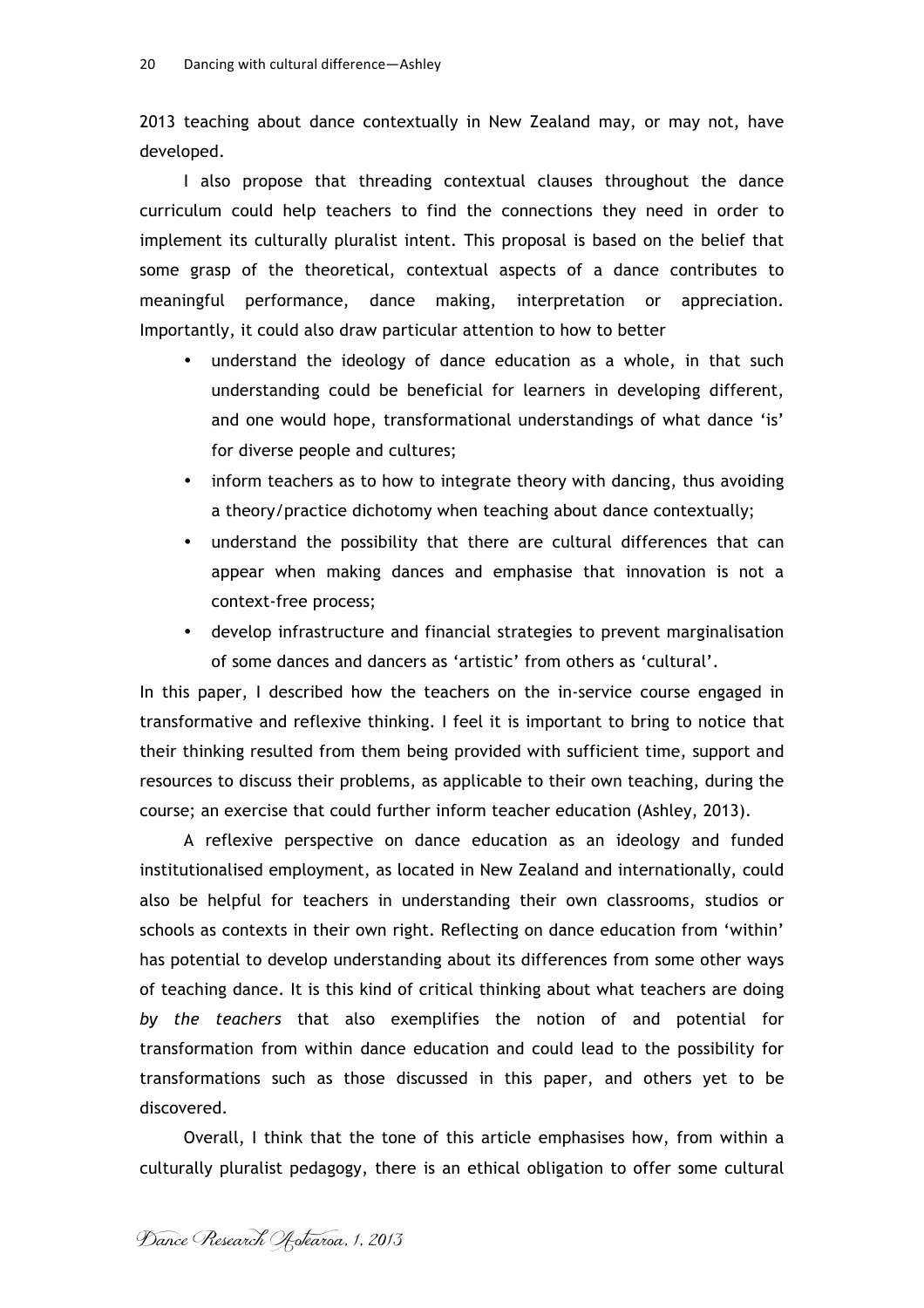and material refuge for the conservation of different dance heritages, and the dancers who dance them in dance education. In the interests of social equity for cultural difference in dance education, therefore, I would like to encourage dance educators to pick up from where my investigation left off and research possible strategies by which dance education can dance the reality of a sustainable and socially equitable pluralist pedagogy, acting out Hitchens' (2011) vision:

I affirm that the forces who regard pluralism as a virtue, "moderate" though that may make them sound, are far more profoundly revolutionary (and quite likely, over the long term, to make better antiimperialists as well). (p. xviii)

### **REFERENCES**

- Ashley, L. (2010). Teaching dance from contextual perspectives in the New Zealand Curriculum: Concerns, dilemmas and opportunities in theory and practice (Unpublished doctoral thesis). University of Auckland, New Zealand.
- Ashley, L. (2012a). Culturally different dances in the New Zealand arts curriculum: Understanding about fusion, tradition and making dances in context. *Te Kaharoa: The e-journal on Indigenous Pacific Issues, 1*(2), 96–138. Retrieved December 20, 2012, from

http://tekaharoa.com/index.php/tekaharoa/issue/view/17

- Ashley, L. (2012b). *Dancing with difference: Culturally diverse dances in education*. Rotterdam, The Netherlands: Sense Publishers.
- Ashley, L. (2013). Connoisseurs' eyes on teaching dance from contextual perspectives. *New Zealand Journal of Research in Performing Arts and Education: Nga Mahi a Rehia, 4*. Retrieved May 3, 2013 from http://www.drama.org.nz/?cat=280
- Barbour, K. (2004). Embodied ways of knowing. *Waikato Journal of Education, 10*, 227–238.
- Bolwell, J. (1998). Into the light: An expanding vision of dance education. In S. B. Shapiro (Ed.), *Dance, power and difference* (pp. 75–95). Champaign, IL: Human Kinetics.
- Buck, R. (2003). Teachers and dance in the classroom: "So do I need my tutu?" (Unpublished doctoral thesis). University of Otago, Dunedin, New Zealand.
- Buckland, T. J. (Ed.). (2006). *Dancing from past to present: Nation, culture, identities*. Madison, WI: University of Wisconsin Press.
- Charmaz, K. (2003). Grounded theory: Objectivist and constructivist methods. In N. K. Denzin & Y. S. Lincoln (Eds.), *Strategies of qualitative inquiry* (2nd ed., pp. 249–91). Thousand Oaks, CA: Sage
- Corbin, J. & Strauss, A. (2008). *Basics of qualitative research* (3rd ed.). Los Angeles, CA: Sage.
- Cothran, D. J., Kulinna, P. H., Banville, D., Choi, E., Amade-Escot, C., MacPhail, A., Kirk, D. (2005). A cross-cultural investigation of the use of teaching styles. *Research Quarterly for Exercise and Sport, 76*(2), 193–201.
- Dils, A. (2007). Why dance literacy? Journal of Canadian Association for Curriculum Studies, 5(2), 95–113.
- Foster, S. L. (Ed.). (2009). *Worlding dance*. Basingstoke, UK: Palgrave Macmillan.
- Giddens, A. (1984). *The constitution of society: Outline of the theory of structuration.*  Cambridge, UK: Polity Press.
- Glaser, B. G. & Strauss, A. (1999). *The discovery of grounded theory* (3rd ed.). Chicago, IL: Aldine.
- Grau, A. (1992). Intercultural research in the performing arts. *Dance Research Journal, 10*(3), 3–27.

Dance Research Aotearoa, 1, 2013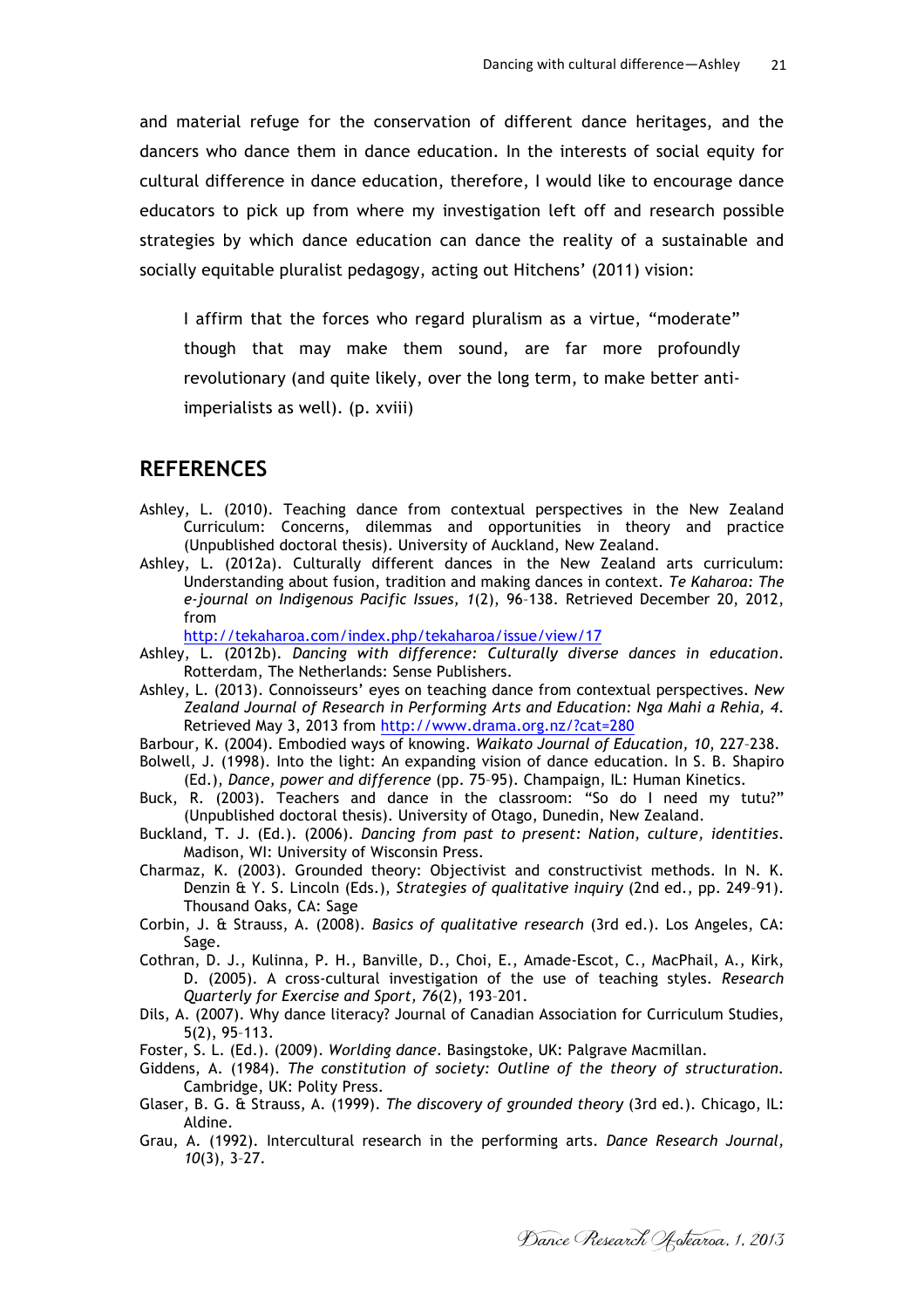Hanna, J. L. (2002). Playing anthropologist in dance education. *Journal of Dance Education, 2*(3), 100–103.

Hanstein, P. (1990). Educating for the future: A post-modern paradigm for dance education. *Journal of Physical Education, Recreation and Dance, 62*(2), 56–58.

Hitchens, C. (2011). *Arguably*. Sydney, Australia: Allen & Unwin.

Hoerder, D. (2002). *Cultures in contact: World migration in the second millennium*. London: Duke University Press.

Hong-Joe, C. M. (2002). Developing dance literacy in the postmodern: An approach to curriculum (Unpublished doctoral dissertation\_. Griffith University, QLD, Australia.

Kaeppler, A. L. (1993). *Poetry in motion: Studies of Tongan dance*. Tonga: Vava'u Press.

- Kaeppler, A. L. (2004). Recycling tradition: A Hawaiian case study. *Dance Chronicle, 27*(3), 293–311.
- Laban, R. (1960). *The mastery of movement* (Rev. ed., L. Ullman, Ed.). London: Macdonald Evans.

Lansdale, J. (Ed.). (2008). *Decentring dancing texts: The challenge of interpreting dances*. Basingstoke, UK: Palgrave Macmillan.

Mackinlay, E. (2001). "Setting the stage": Learning indigenous women's music and dance in an Australian institution. In H. Reeves (Ed.), *Traditionalism and modernity in the music and dance of Oceania: Essays in honour of Barbara B. Smith* (pp. 179– 195). Sydney: University of Sydney.

McFee, G. (1992). *Understanding dance*. London: Routledge.

- Mane-Wheoki, J. (2003). Culturalisms and the arts curriculum. In M. G. Grierson & J. E. Mansfield (Eds.), *The arts in education: Critical perspectives from Aotearoa New Zealand* (pp. 81–91). Palmerston North, New Zealand: Dunmore.
- Mezirow, J. D. (1981). A critical theory of adult learning and education. *Adult Education Quarterly, 32*(1), 3–24.

Mosston, M. (1981). *Teaching physical education*. New York, NY: Benjamin Cummings.

Musil, P.S. (2010). Perspectives on an expansive postsecondary dance. *Journal of Dance Education, 10*(4), 111–121.

New Zealand Ministry of Education. (1999). *The Arts in the New Zealand Curriculum: A background paper*. Retrieved November 22, 2007, from http://www.minedu.govt.nz/index.cfm?layout\_document&document

New Zealand Ministry of Education. (2000). *The Arts in the New Zealand Curriculum* (12711). Wellington, New Zealand: Learning Media.

- New Zealand Ministry of Education. (2007). *The New Zealand Curriculum* (32646). Wellington, New Zealand: Learning Media.
- Nii-Yartey, F. (2009). Principles of African choreography: Some perspectives from Ghana. In J. Butterworth & L. Wildschut (Eds.), *Contemporary choreography: A critical reader* (pp. 254–268). London: Routledge.
- Pugh McCutchen, B. (2006). *Teaching dance as art in education*. Champaign, IL: Human Kinetics.
- Risner, D. (2010). Dance education matters: Rebuilding postsecondary dance education for twenty-first century relevance and resonance. *Journal of Dance Education, 10*(4), 95– 110.
- Robinson, D. & Domenici, E. (2010). From inclusion to integration: Intercultural dialogue and contemporary university dance education, *Research in Dance Education, 11*(3), 213–221.
- Salvara, M. I., Jess, M., Abbott, A., & Bognar, J. (2006). A preliminary study to investigate the influence of different teaching styles on pupils' goal orientations in physical education. *European Physical Education Review, 12*(1), 51–74.
- Sansom, A. (2011). *Movement and dance in young children's lives: Crossing the divide*. New York, NY: Peter Lang.
- Schwartz, P. (1991). Multicultural dance education in today's curriculum. *Journal of Physical Education, Recreation and Dance, 62*(2), 45–48.
- Smith, H. A. (2005). Peircian theory, psychosemiotics, and education. *Educational Philosophy and Theory, 37*(2), 191–206.
- Stinson, S. (1988). *Dance for young children: Finding the magic in movement*. Reston, VA: American Alliance for Health, Physical Education, Recreation and Dance.
- Stinson, S. (2005). Why are we doing this? *Journal of Dance Education, 5*(3), 82–89.